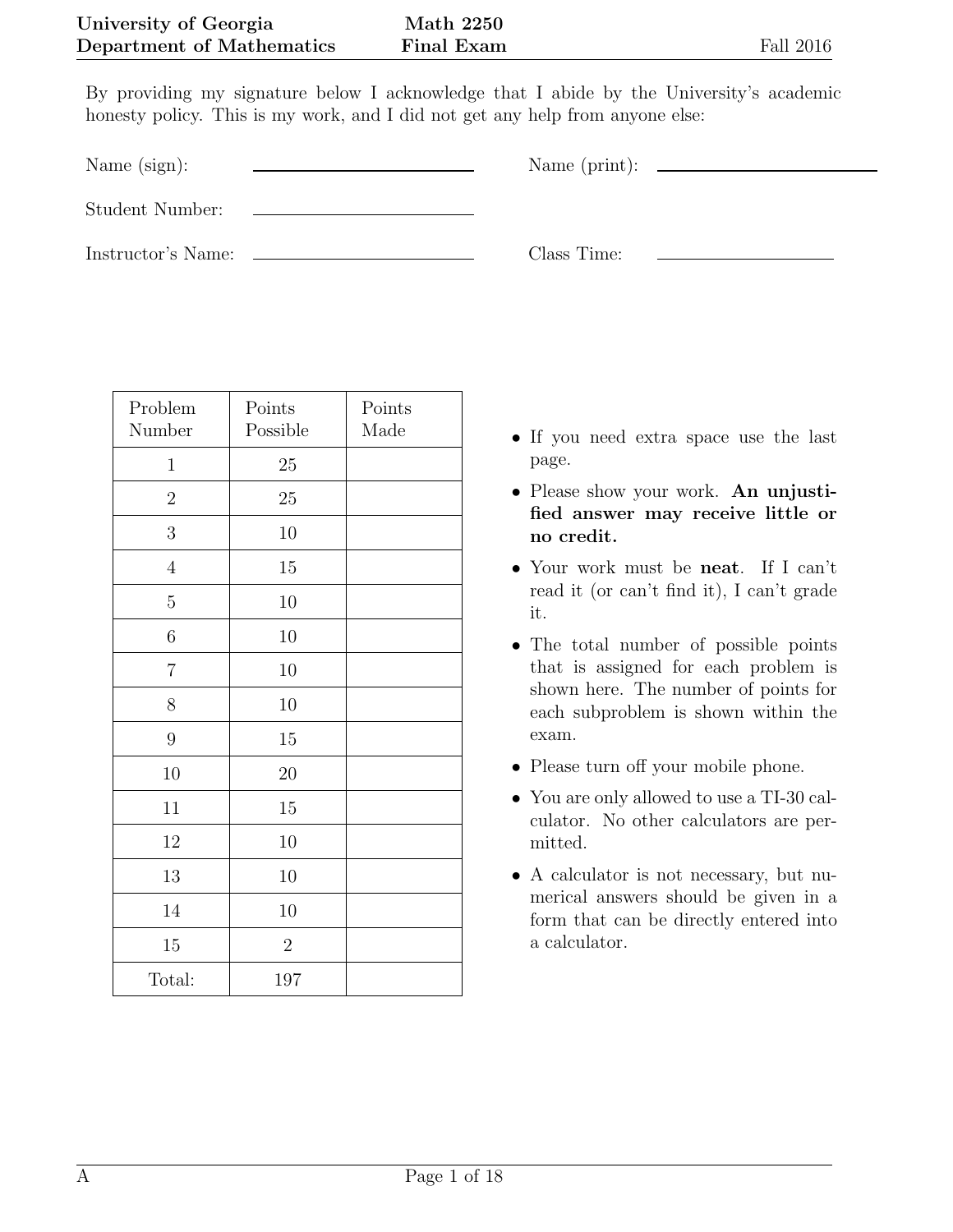- 1. Determine the first derivative of each of the following functions. Print your answer in the box provided.
	- (a) [5 pts]  $f(x) = x \cos(5x) + x^2 + 8$ .

 $f'(x) =$ 

(b) [5 pts]  $g(t) = e^{3t^2} \cdot \ln(8t+1) + 2001$ .

$$
g'(t) =
$$

(c) [5 pts] 
$$
F(y) = \frac{y}{y^2 + 1}
$$
.

 $F'(y) =$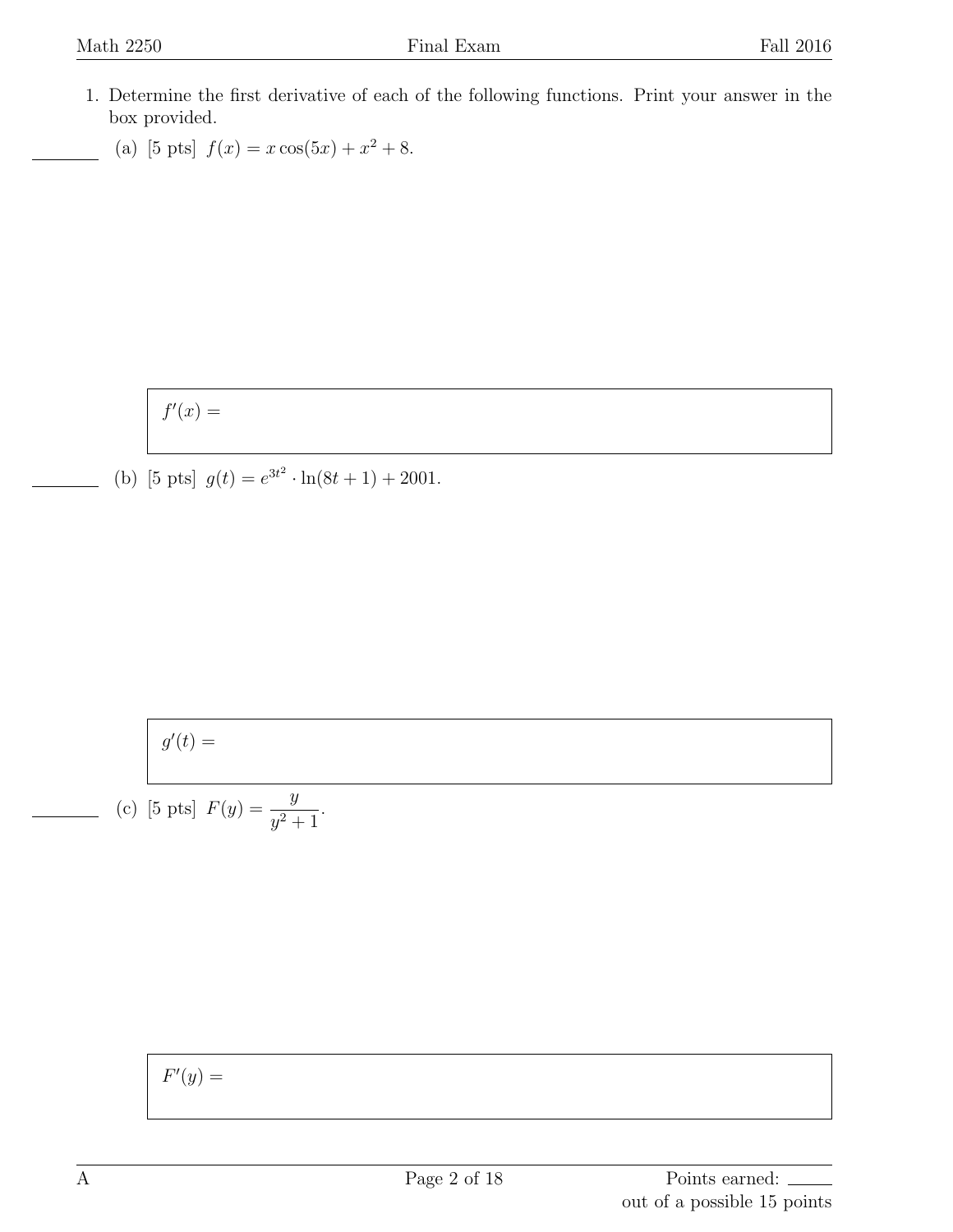(d) [5 pts]  $H(u) = \arccos\left(\frac{u}{2}\right)$ 2 ) .

 $H'(u) =$ 

(e) [5 pts]  $h(x) = (5x^2 + 1)^{4x}$ .

 $h'(x) =$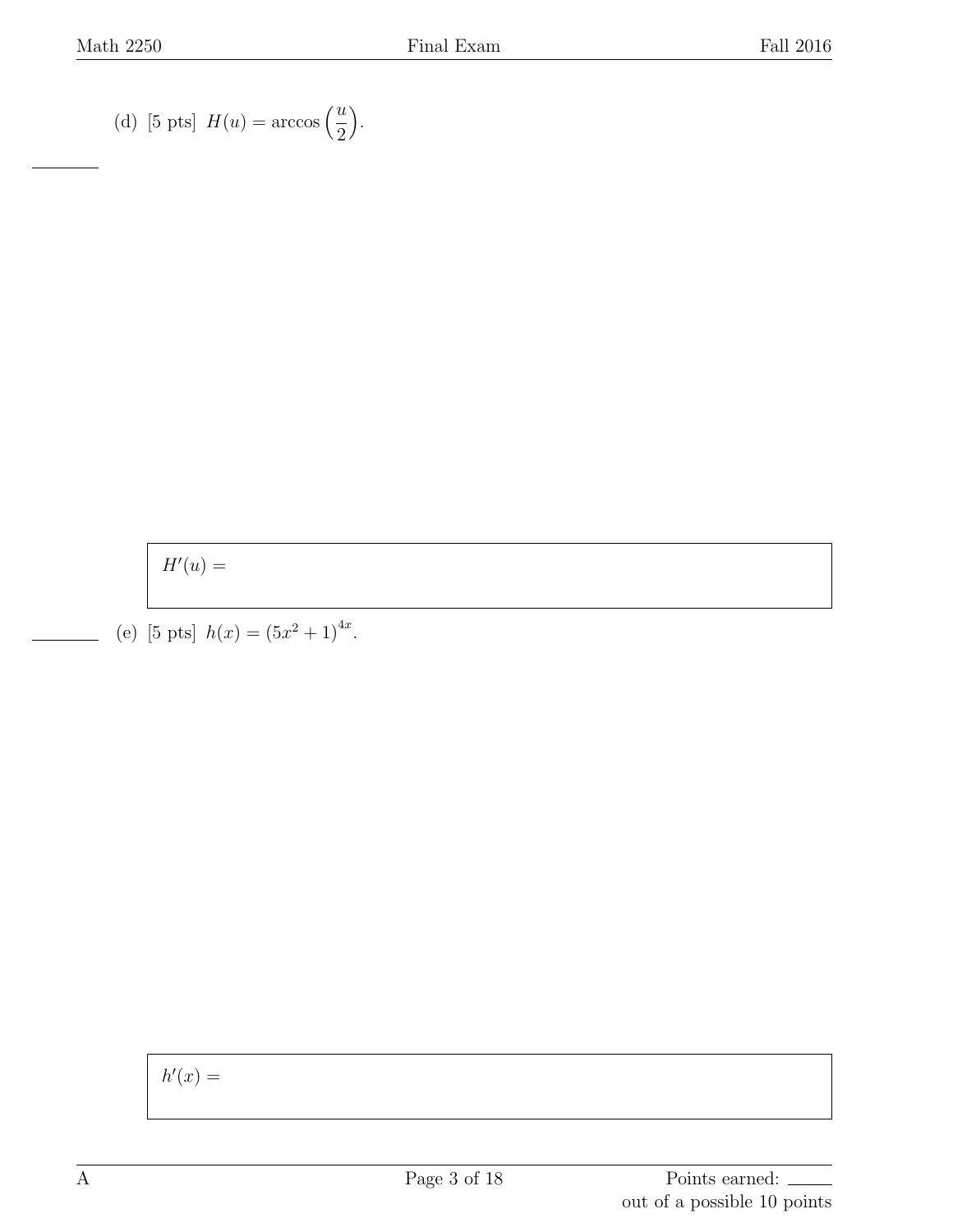2. Determine **the most general anti-derivative** for each of the following expressions. Print your answer in the box provided.

(a) [5 pts] 
$$
\int (10x^4 - e^x + 2001) dx
$$
.

Anti-Derivative:

(b) [5 pts] 
$$
\int \left(\cos(8x) - \frac{1}{x}\right) dx.
$$

Anti-Derivative:

(c) [5 pts] 
$$
\int x \sin(4x^2 - 1) dx
$$
.

Anti-Derivative: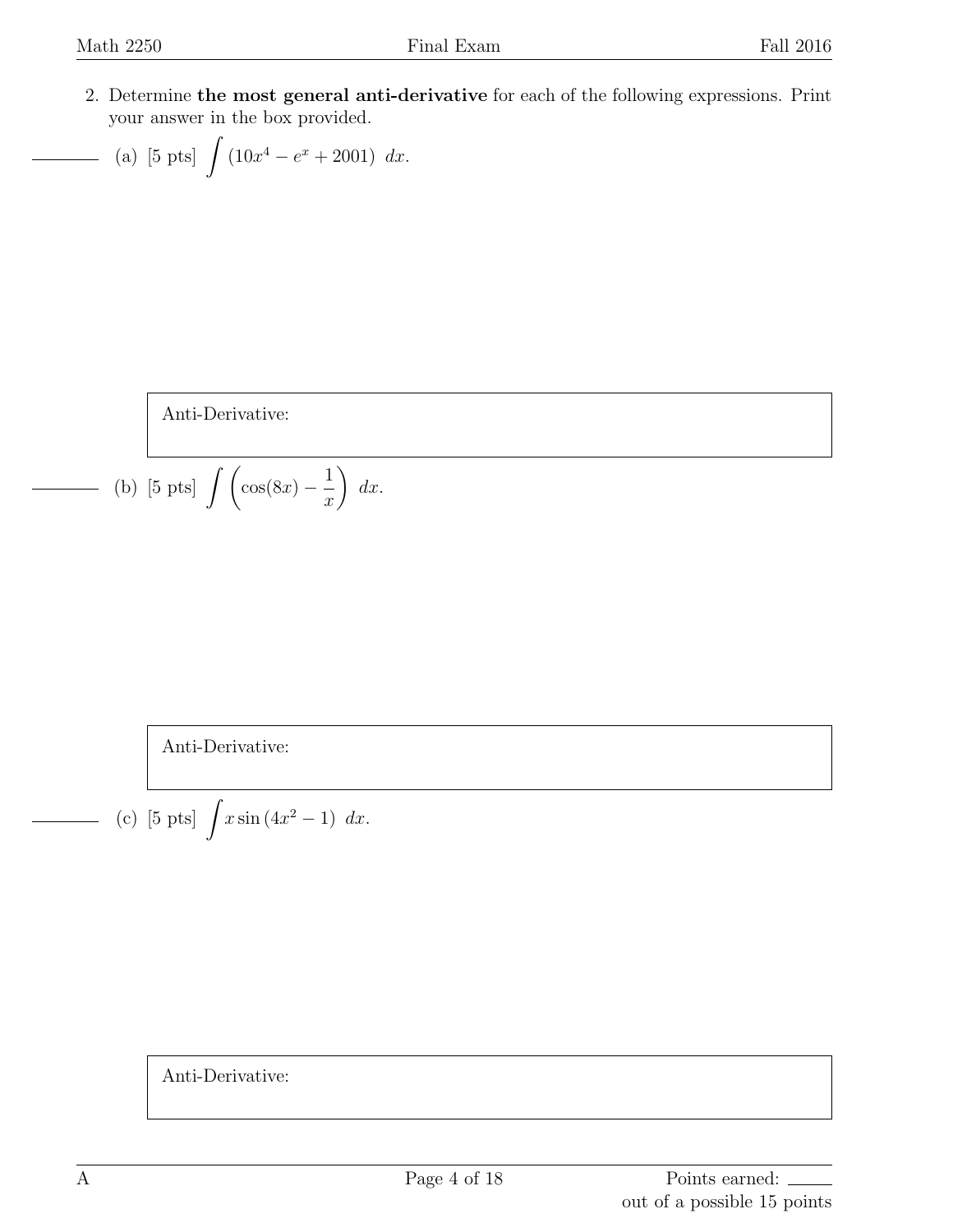(d) [5 pts] 
$$
\int \frac{x}{\sqrt{1+x^2}} dx.
$$

Anti-Derivative:

(e) [5 pts] 
$$
\int \frac{e^{\sqrt{x}}}{\sqrt{x}} dx
$$
.

Anti-Derivative: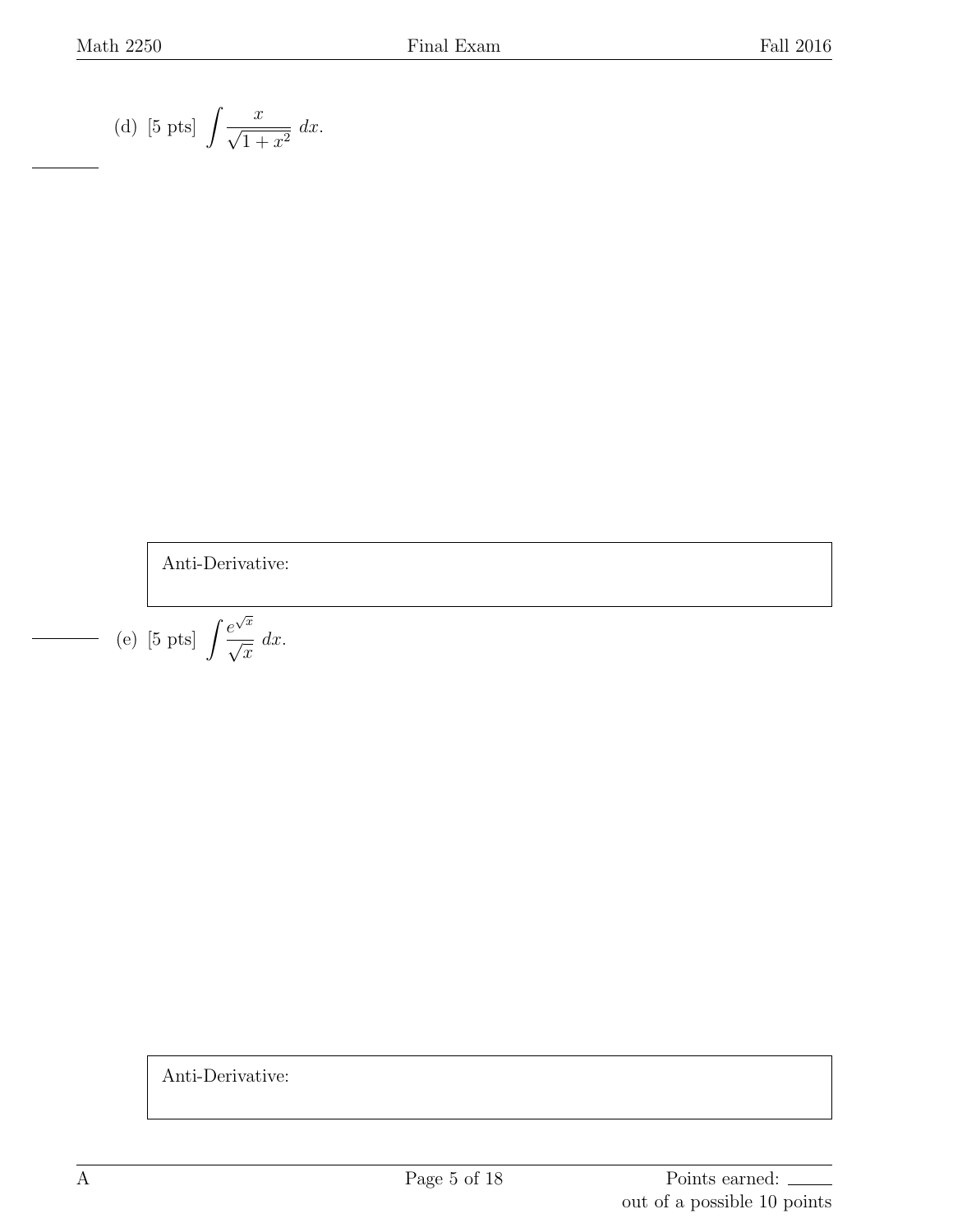3. Determine the value of each of the following limits. Show all of your work and justify your conclusions. Indicate if a limit approaches *∞* or *−∞* otherwise print DNE if the limit does not exist.

(a) [5 pts]

$$
\lim_{x \to 1} \frac{\ln(x)}{x - 1}
$$

(b) [5 pts]

$$
\lim_{x \to 1^+} \frac{x^2 - 5x + 5}{(x - 1)(x + 2)}
$$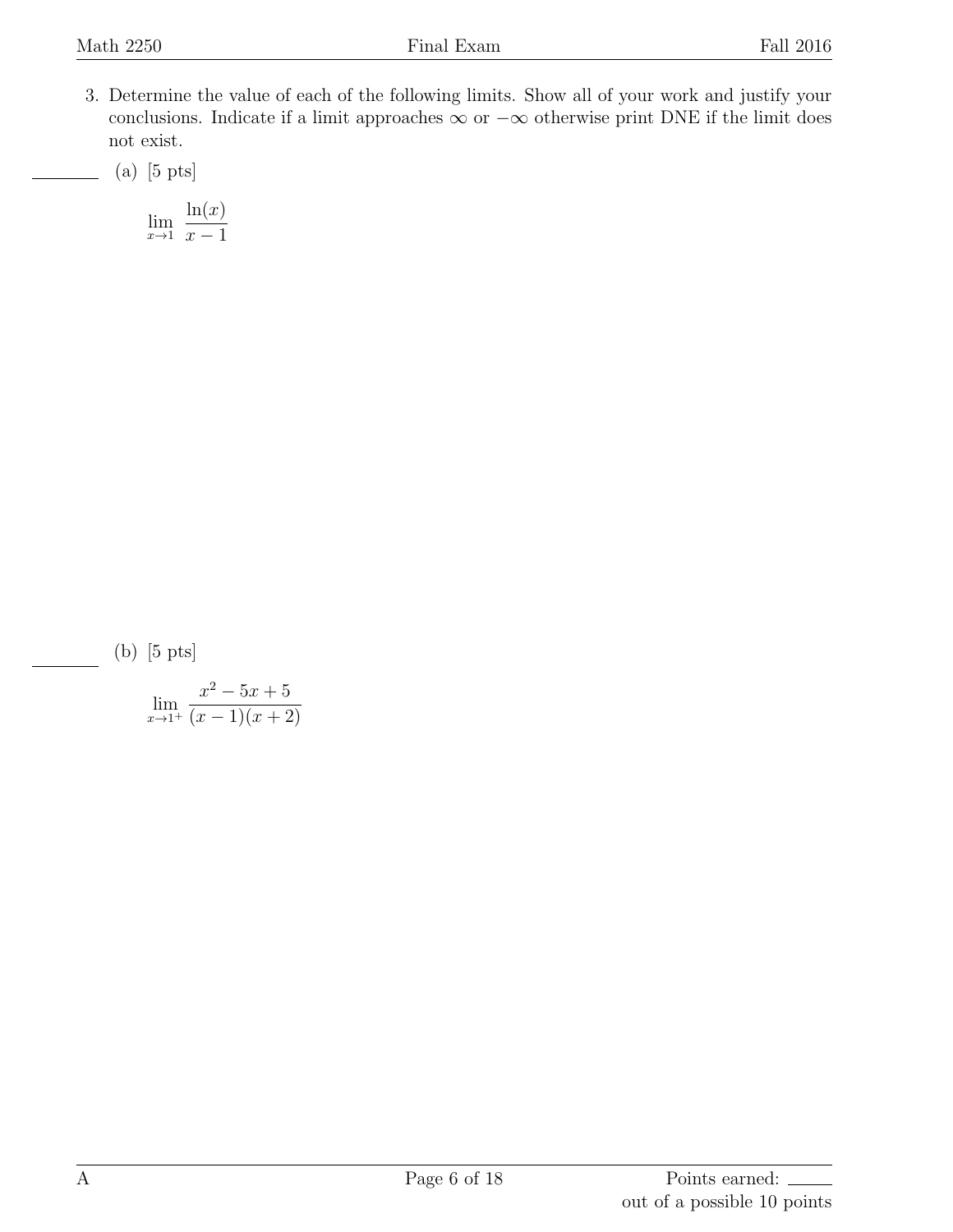- 4. The following questions refer to the limit definition of the derivative.
	- (a) [5 pts] State the limit definition of the derivative of the function  $f(x)$  at the point  $x_0$ .
	- (b) [10 pts] Use the **limit definition of the derivative** to show that the derivative of  $f(x) = 3x^2 - 4x + 10$  at  $x_0$  is  $f'(x_0) = 6x_0 - 4$ .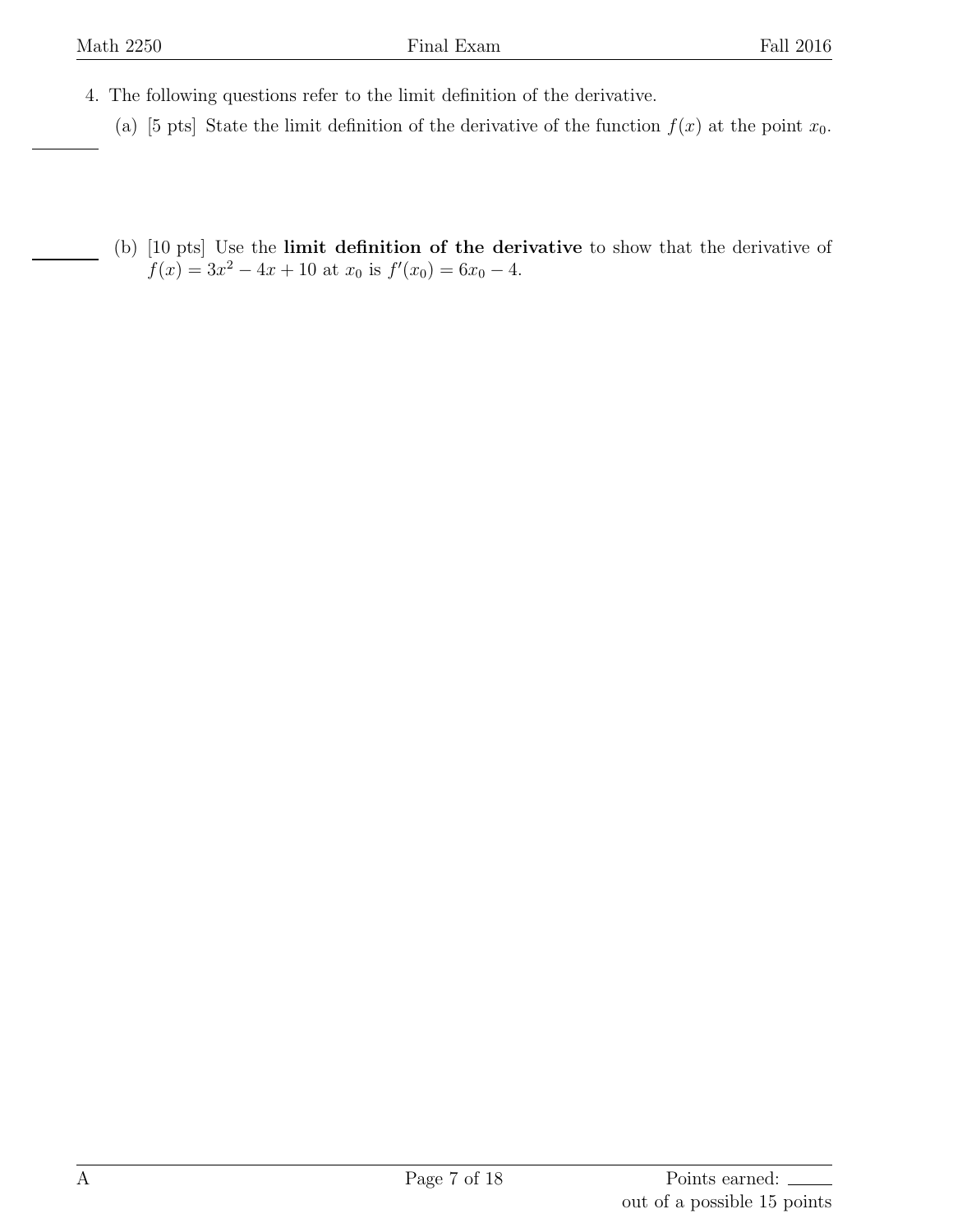5. [10 pts] Use the axes below to make a sketch of the graph of a function whose domain is (*−∞,∞*) that satisfies all of the following criteria:

$$
\lim_{x \to -\infty} f(x) = -2,
$$
  
\n
$$
\lim_{x \to 1^{-}} f(x) = 4,
$$
  
\n
$$
f(1) = 1,
$$
  
\n
$$
\lim_{x \to 1^{+}} f(x) = 5,
$$
  
\n
$$
\lim_{x \to 2} f(x) = 3,
$$
  
\n
$$
f(2) = -1,
$$
  
\n
$$
\lim_{x \to \infty} f(x) = 1,
$$

 $f(x)$  is **not** differentiable at  $x = 4$ .

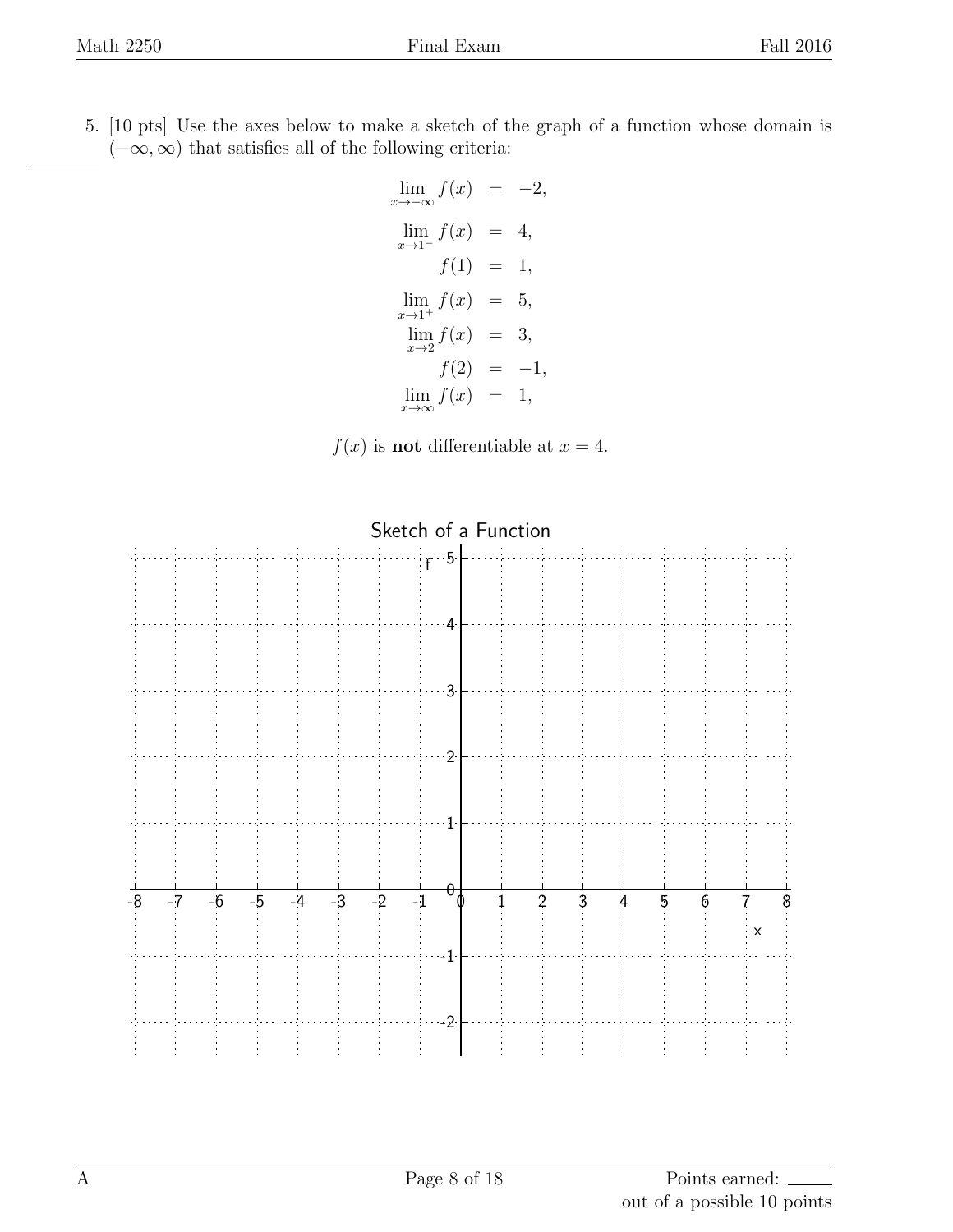6. [10 pts] Popeye and Olive Oyl will be sailing away from the same dock on the small island they call home. Popeye will sail directly East at 5 knots starting at 1pm. (One knot is one nautical mile per hour.) One hour later (2pm) Olive Oyl will leave the island sailing directly South at 4 knots. Determine the rate of change of the distance between them at 3pm.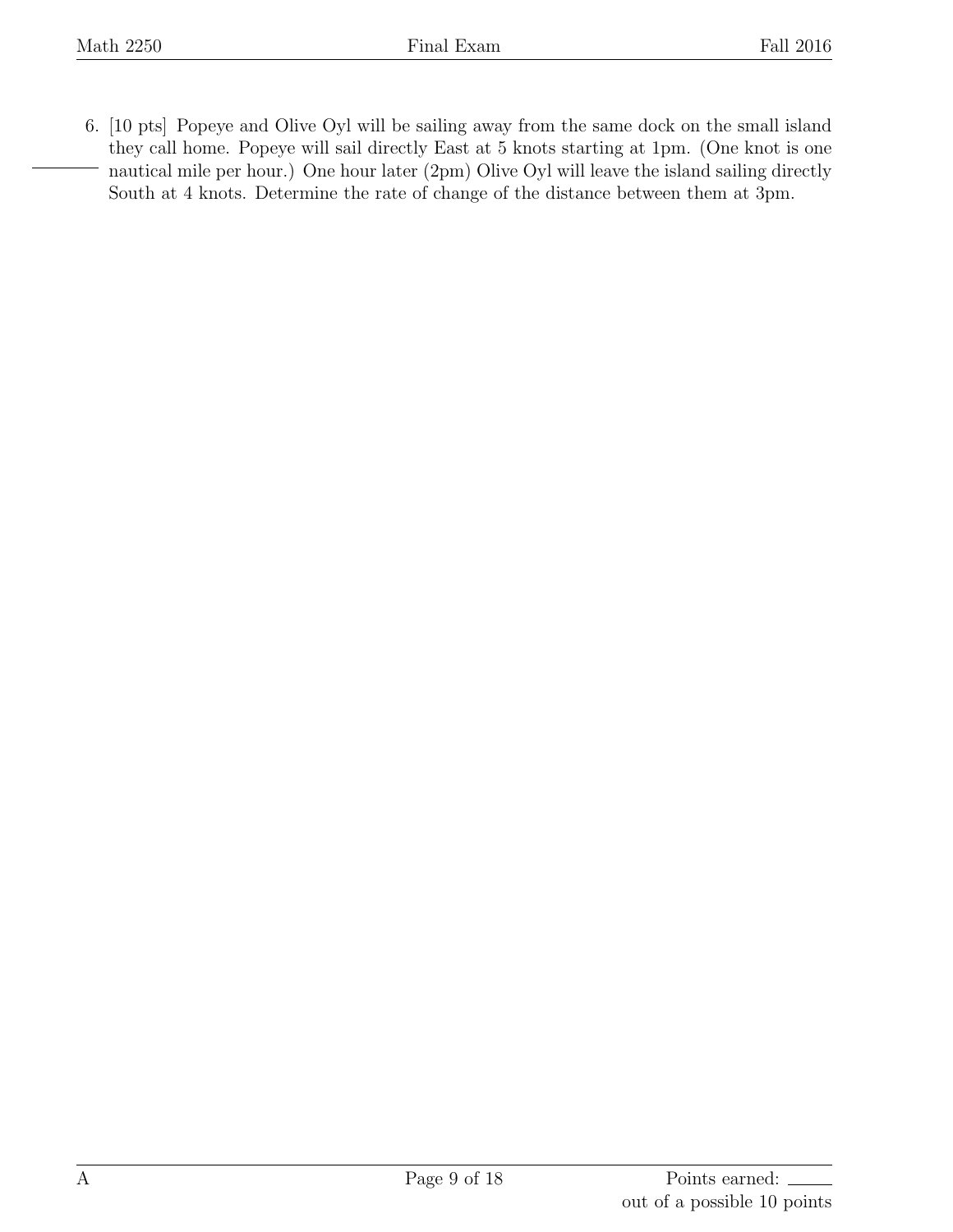7. [10 pts] Determine the absolute minimum and absolute maximum of the function

$$
f(x) = x^2 e^{-x} - 3e^{-x},
$$

over the interval  $-2 \le x \le 2$ .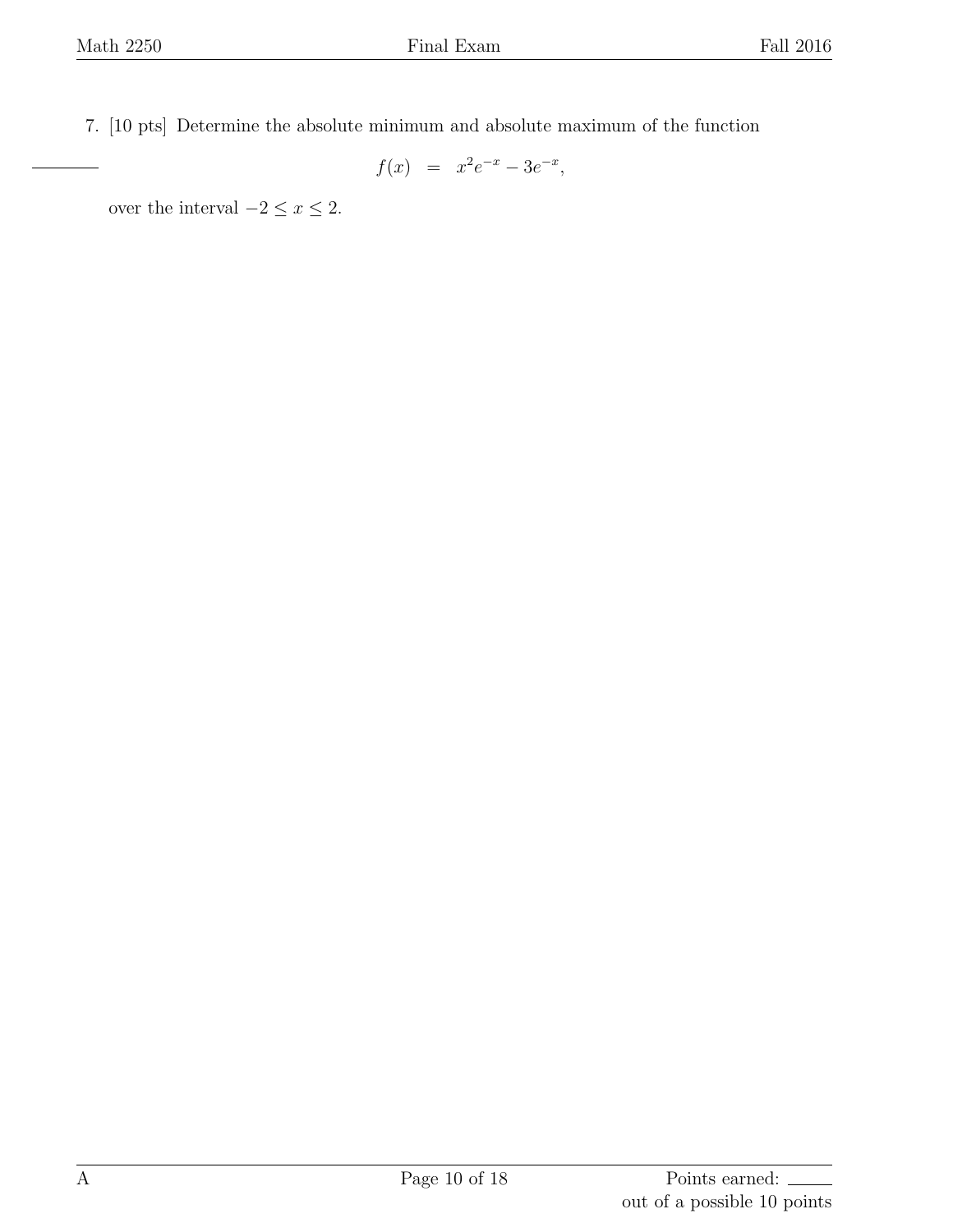- 8. A function,  $f(x)$ , and its derivative,  $f'(x)$ , are both defined and continuous on the interval  $0 \leq x \leq 4$ . They satisfy the following criteria:
	- $f'(0) = 0$ , and  $f'(3) = 0$ .
	- $f'(x)$  is strictly increasing on the interval  $0 \le x < 2$ .
	- $f'(x)$  is strictly decreasing on the interval  $2 < x \leq 4$ .
	- $f(0) = -2$ .

(a) [4 pts] Provide a sketch of the graph  $f'(x)$  that is consistent with the conditions above.



(b) [6 pts] Provide a sketch of the graph of  $f(x)$  that is consistent with your sketch above.

| Sketch of $f(x)$ |  |  |  |          |
|------------------|--|--|--|----------|
| $f_{4}$          |  |  |  |          |
|                  |  |  |  |          |
| $\cdots$ 3       |  |  |  |          |
| $\cdots$ 2       |  |  |  |          |
| $\cdots$ 1.      |  |  |  |          |
|                  |  |  |  |          |
| $\theta$         |  |  |  | $\times$ |
| $\cdots$ 4       |  |  |  |          |
| $\cdots$ -2      |  |  |  |          |
|                  |  |  |  |          |
| $\cdots$ 3       |  |  |  |          |
| $\cdots$ 4       |  |  |  |          |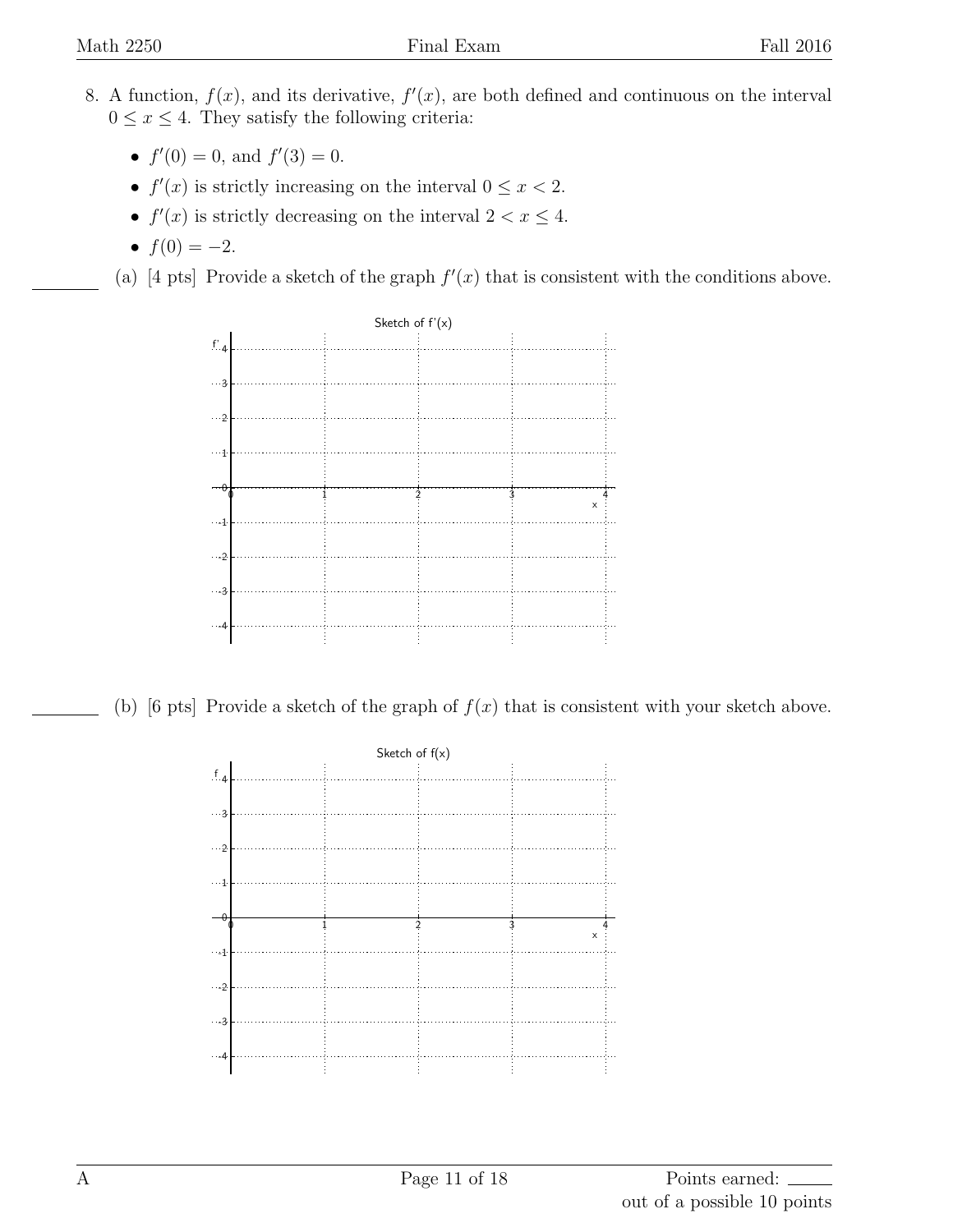9. The graph of the derivative,  $f'(x)$ , of a function is given below. Use the graph to answer each of the questions below. For each question provide a brief, one sentence justification for your answer.



(a) [5 pts] Values of *x* where  $f(x)$  is increasing.

(b) [5 pts] Values of *x* where  $f(x)$  is decreasing.

(c) [5 pts] Value(s) of *x* where  $f(x)$  has a local maxima or minima.

Max:

Min: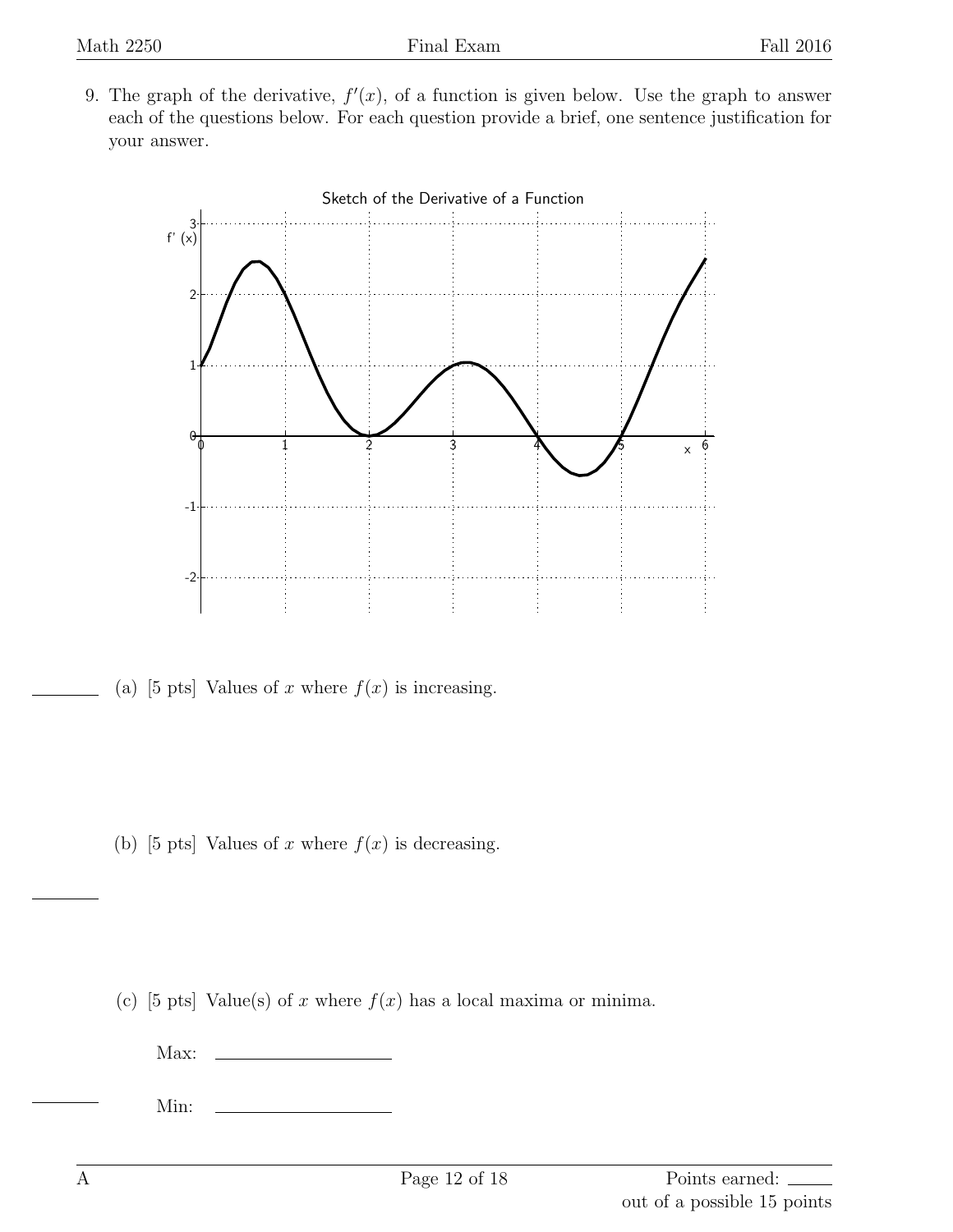- 10. Consider the region that is bounded on the left by  $x = 1$ , bounded on the right by  $x = 4$ , bounded above by  $f(x) = x^2$ , and bounded below by  $g(x) = -x$ .
	- (a) [5 pts] Make a sketch of the region.

(b) [5 pts] Construct an estimate of the area of the region using a Riemann sum with four rectangles of equal length. Do not provide the number but provide an expression that can be directly plugged into a calculator. Also, state if the sum is a left sided sum, right sided sum, or mid-point sum for your estimate.

(c) [10 pts] Generalize the estimate for the area to a Riemann sum with *N* rectangles of equal width.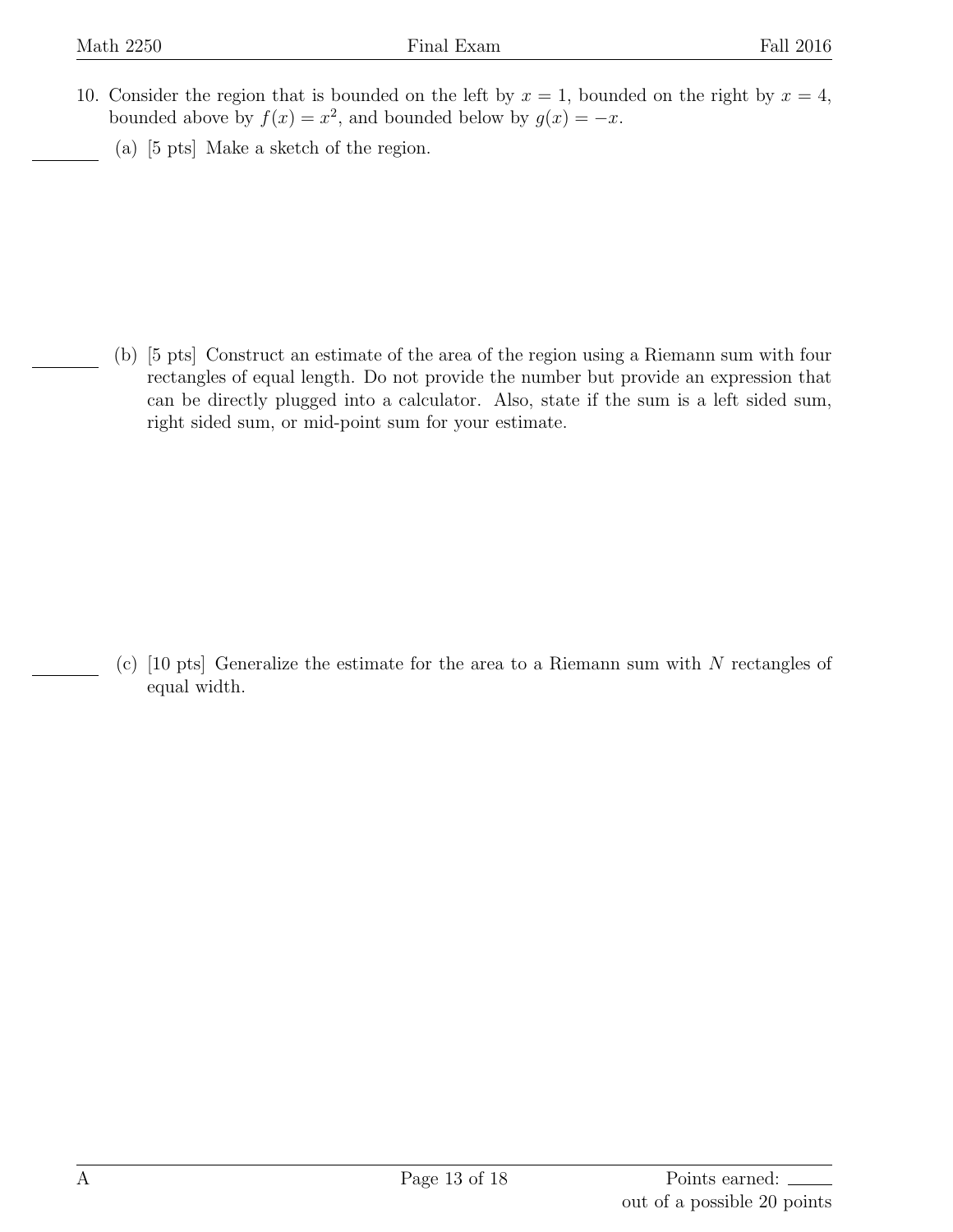11. A bushing is constructed by drilling a cylindrical hole of radius *r* through a rectangular block. The base of the block is 5cm by 5cm, and the height of the block is 2cm.



(a) [5 pts] Determine the volume,  $V(r)$ , of the bushing as a function of *r*.

 $V(r)$ :

(b) [5 pts] Determine the linearization,  $L(r)$ , of the volume at  $r = 2$  cm.

*L*(*r*):

(c) [5 pts] Use the linearization to estimate the error in the volume if the tolerance in the radius of the drill bit is *±*0*.*1cm.

Error: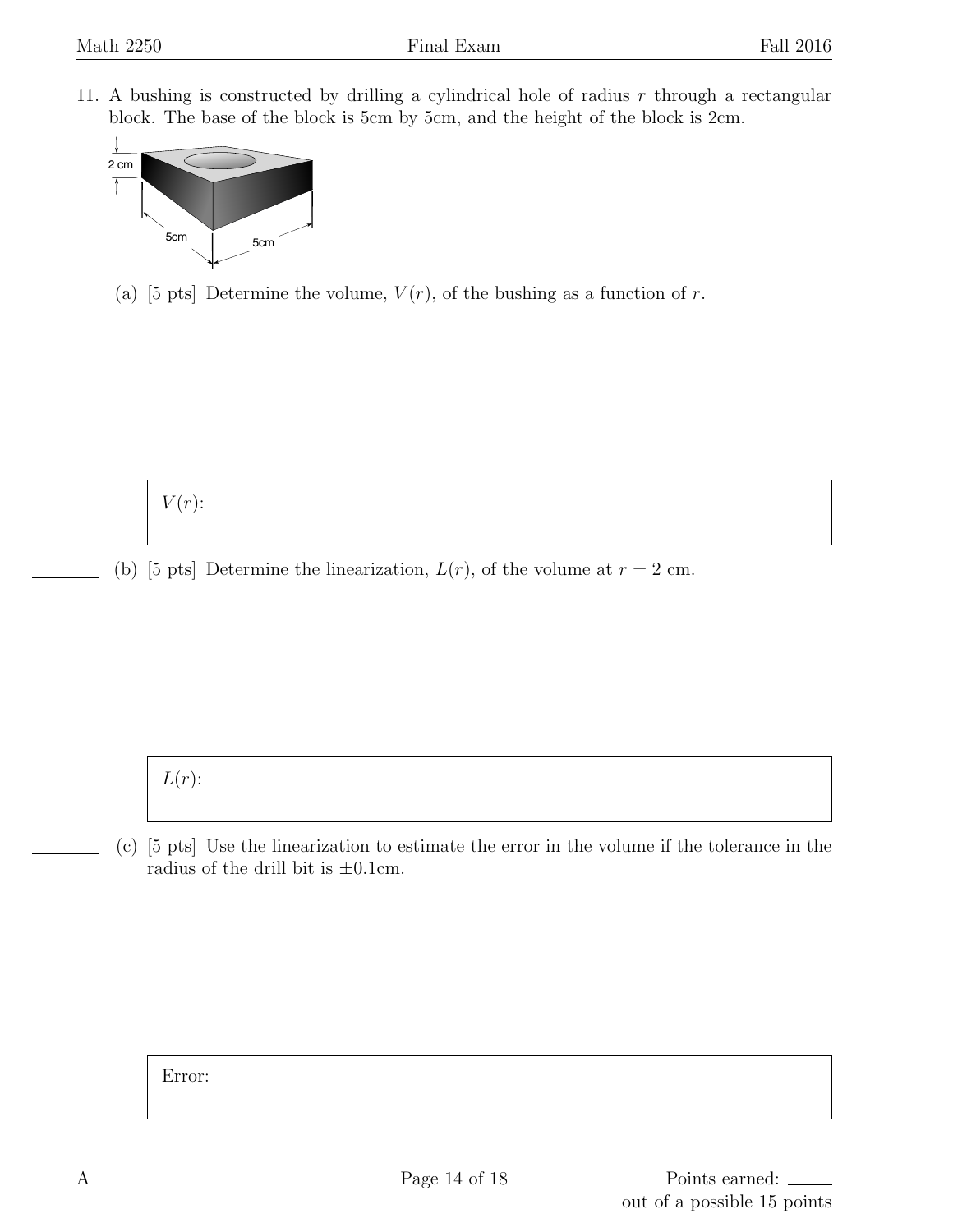12. [10 pts] The velocity of a particle is

$$
v(t) = \sin(3\pi t) + e^{-t} + 1,
$$

where the unit for *t* is seconds, and the units for the velocity are meters per second. Determine the displacement from  $t = 0$  to  $t = 60$ .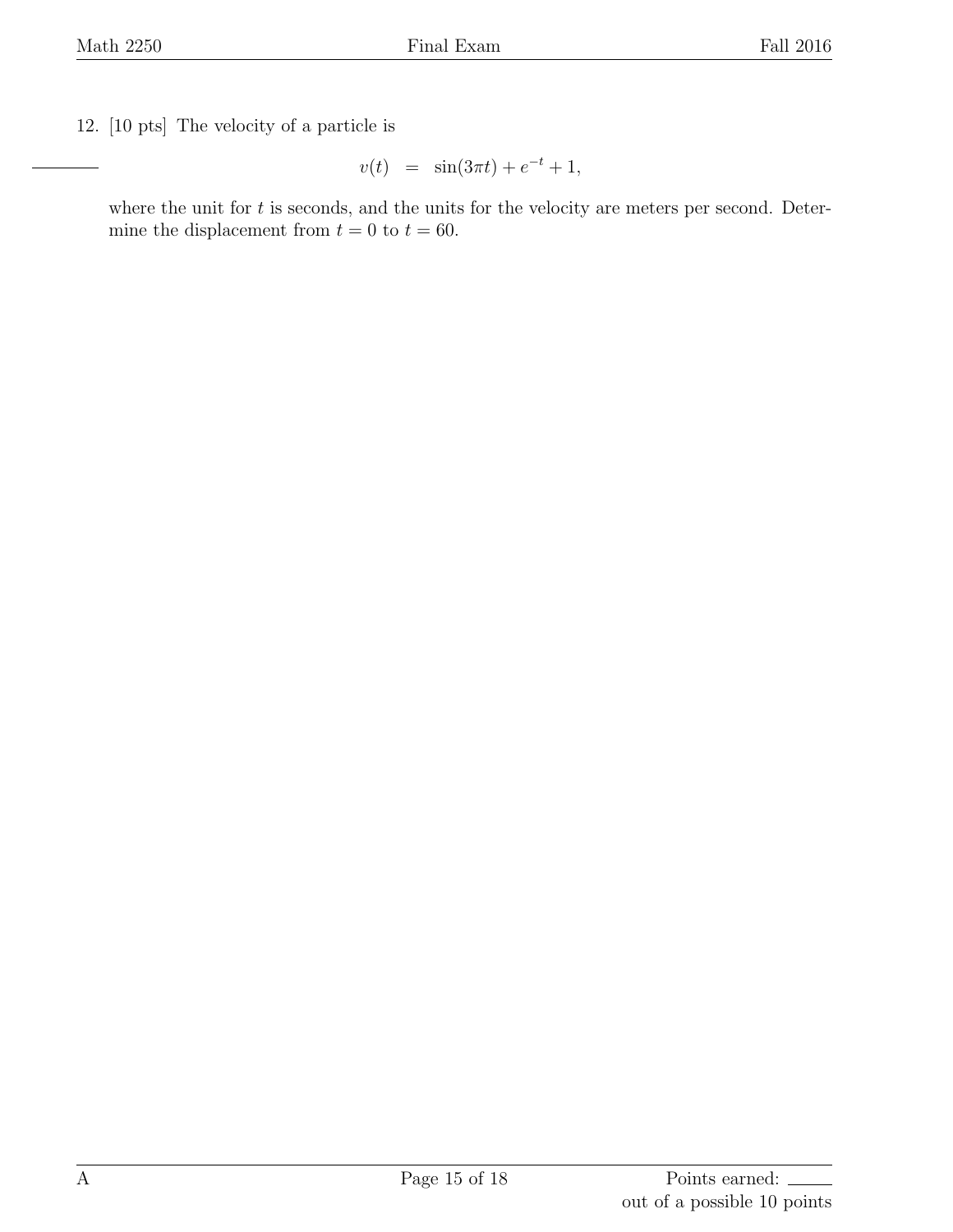13. [10 pts] Two small vehicles are placed on opposite sides of a straight track facing each other. The track is 100 meters long. An experiment is conducted in which the cars move toward each other with constant velocities until they crash into one another. The cost of fuel for the first car is four times the square of the distance it moves. The cost of fuel for the second car is two times the square of the distance it moves. The experimenters want to minimize the fuel costs. How far should the first car travel? Justify that your answer is a minimum.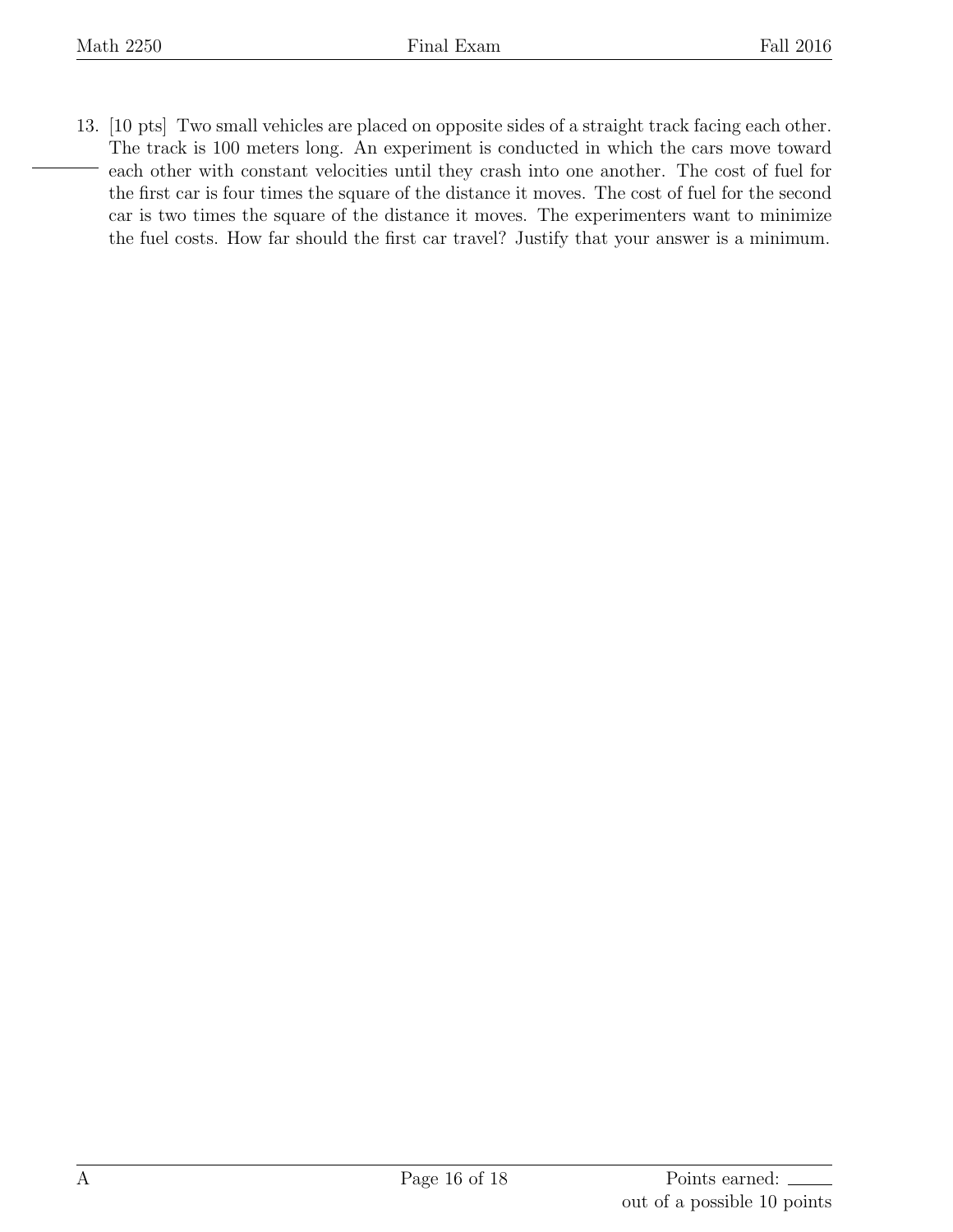14. Consider the ellipse given by

$$
x^2 + 2xy + 3y^2 = 2.
$$

(a) [5 pts] Determine the equation of the tangent line to the curve at the point  $(\sqrt{2}, 0)$ .

(b) [5 pts] Determine all points on the ellipse which have a horizontal tangent line.

15. [2 pts] How well do you think your score will be on this test compared to the other students? Circle the percentage below that corresponds to your rank. A 100% means that you will have the best score, and a 50% means that your score will be in the middle of all of the scores.

0 5 10 15 20 25 30 35 40 45 50 55 60 65 70 75 80 85 90 95 100